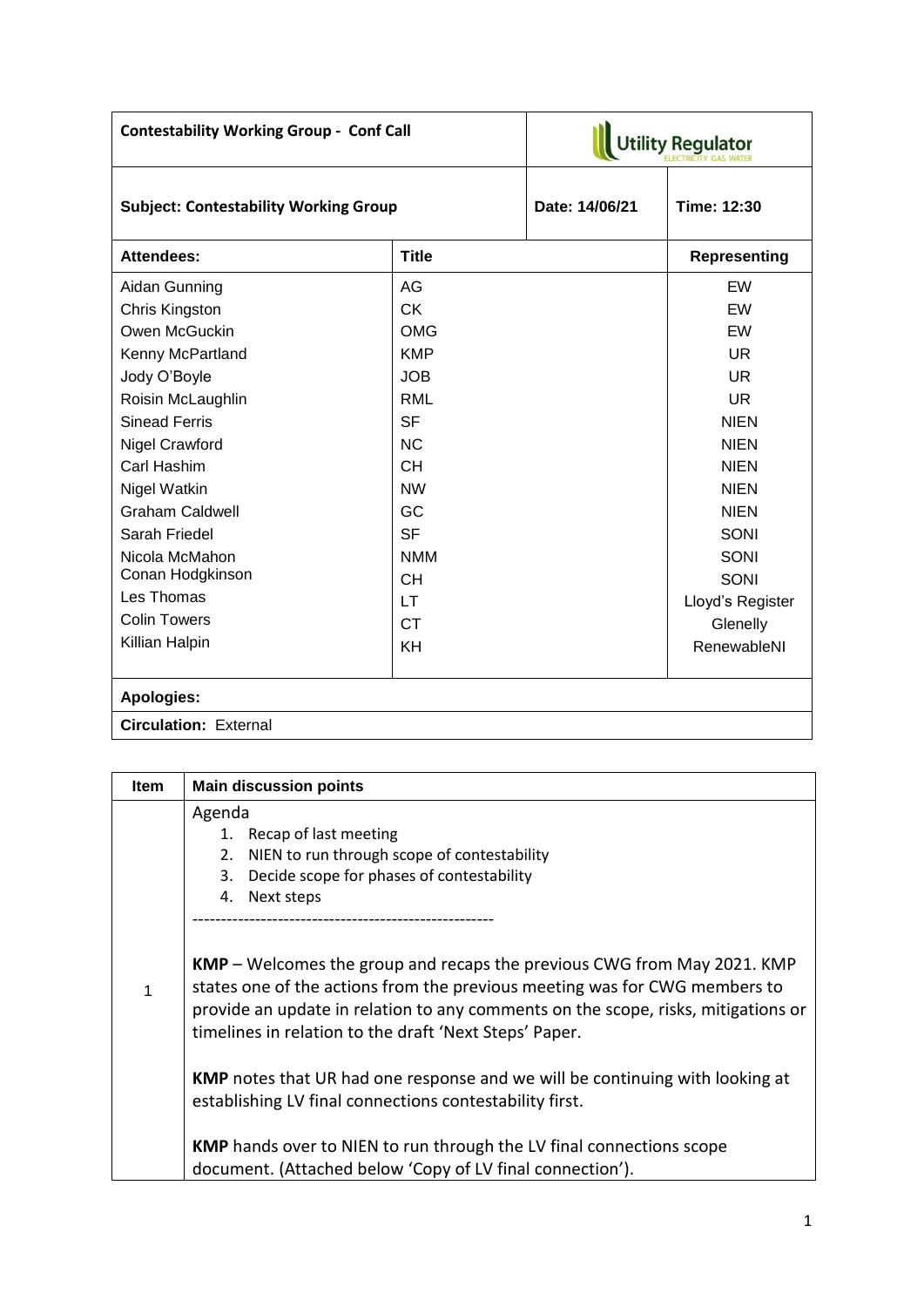| Item | <b>Main discussion points</b>                                                                                                                                                                                                                                                                                                                     |
|------|---------------------------------------------------------------------------------------------------------------------------------------------------------------------------------------------------------------------------------------------------------------------------------------------------------------------------------------------------|
|      | GC runs through the PDF document- There are 3 main categories (Overhead,<br>Plant/Substations and Cables). Within each category, there is a list of what NIEN<br>foresee as the different types of connection. GC highlights the various types of<br>connections within each.                                                                     |
|      | JOB asks if Electricity Worx thinks there is anything from the list that may be<br>added in to the final connections? Electricity Worx feel everything is covered.                                                                                                                                                                                |
|      | KMP- Asks the group to define what scope will be introduced in the first phase.                                                                                                                                                                                                                                                                   |
|      | NC- There is a wide range of activities. NIEN would like an agreement to narrow<br>down the scope to allow for a quicker implementation of LV contestability.                                                                                                                                                                                     |
|      | NC asks ICPs what scope would be best to progress with.                                                                                                                                                                                                                                                                                           |
|      | AG-Highlights any activity with a joint hang connect and the work associated<br>with LWC (Limited Work Certificate)                                                                                                                                                                                                                               |
|      | NC asks if ICPs have the authorised staff to do this with NIEN? Electricity Worx<br>state they do.                                                                                                                                                                                                                                                |
|      | It is explained that 'LWC' is when there is a risk to the network, a written<br>document has to be given to the team on site with instructions as to how they<br>limit their work activity to perform the work safely. (The NERS scheme will<br>ensure these procedures are in place)                                                             |
|      | LT Is there anything that the Network Owner would find too difficult to introduce<br>quickly in relation to contestability?                                                                                                                                                                                                                       |
|      | NC - Most challenging element will be working on existing substations. This will<br>require getting access to the substations and outages in associated with<br>installing cables. Another difficult situation includes where customer<br>notifications are needed where outages are required. How will customers<br>receive these notifications? |
|      | JOB there is also a requirement for NIEN under the guaranteed standards for<br>notifications, so it will have to be linked back to this also.                                                                                                                                                                                                     |
|      | NC states the easiest to begin with is live connections with the most difficult<br>being connections where the line needs to be isolated.                                                                                                                                                                                                         |
|      | GC runs through the Plant section of the PDF. LV Cabinets and LV feeder frames<br>are both found in substations, so therefore would be outside of the scope of<br>phase 1. Times when working on mini pillars with no shrouding in place, you                                                                                                     |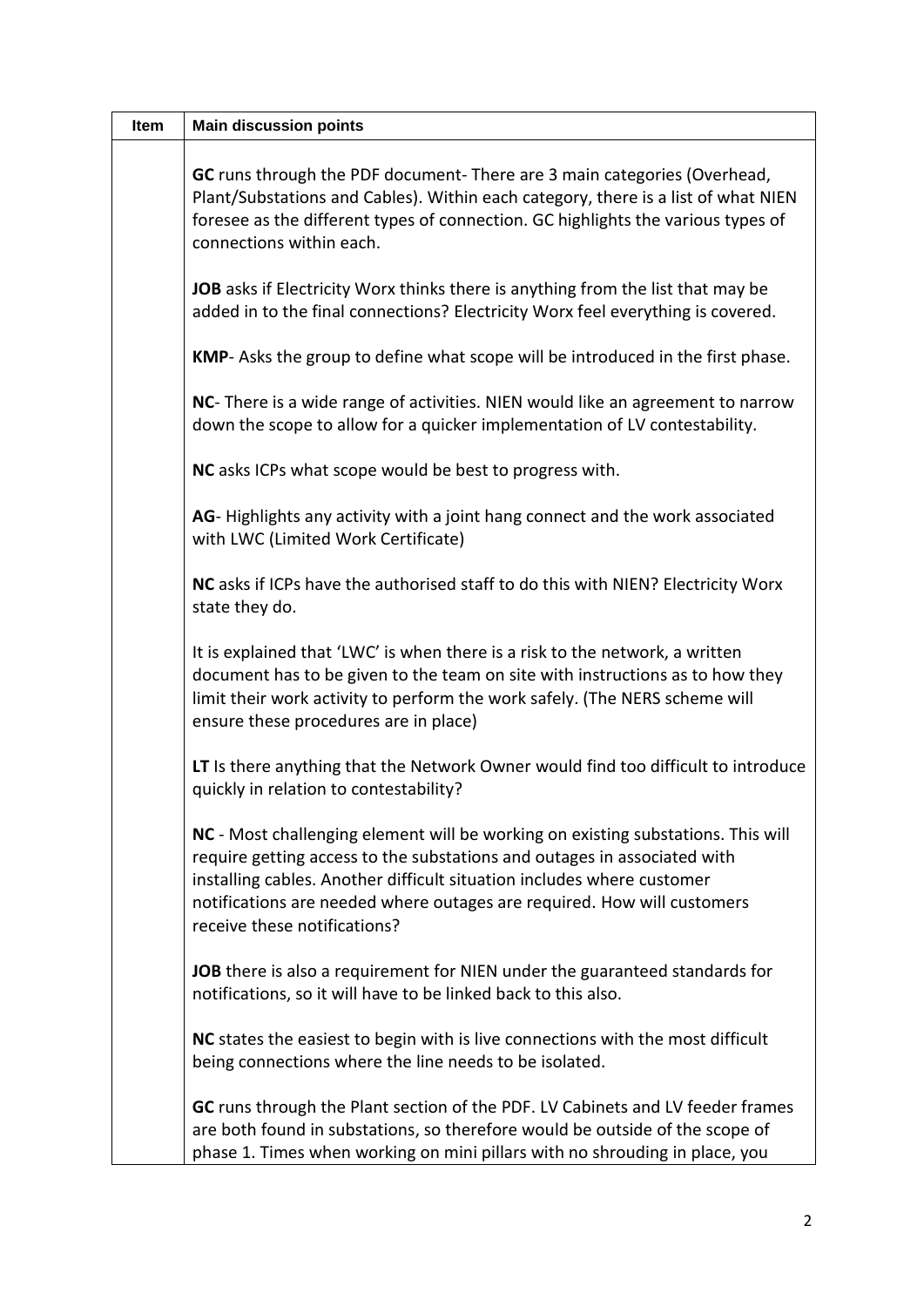| Item | <b>Main discussion points</b>                                                                                                                                                                                                                                                                                                                                                                                                                                                                                                              |
|------|--------------------------------------------------------------------------------------------------------------------------------------------------------------------------------------------------------------------------------------------------------------------------------------------------------------------------------------------------------------------------------------------------------------------------------------------------------------------------------------------------------------------------------------------|
|      | would need an isolation for this. Isolation also needed in relation to leaking mini<br>pillars.                                                                                                                                                                                                                                                                                                                                                                                                                                            |
|      | It is agreed amongst the group, mini pillars will be placed in the second phase<br>along with cable jointing, excluding mini pillars with No shrouding in place and<br>Leaking, which will go into phase 3. (Edit: After this CWG meeting it was decided<br>with NIEN and Electricity Worx that all mini pillars in the scope document will<br>be part of Phase 3 of contestability)                                                                                                                                                       |
|      | Phase 1 'Overhead' section is included in phase 1 and will include jobs that need<br>LWC's or outages.                                                                                                                                                                                                                                                                                                                                                                                                                                     |
|      | <b>Phase 2</b> Underground/cabling/mini pillars (Shrouding in place and Compound<br>units will only be included in phase 2) (Edit: After this CWG meeting it was<br>decided with NIEN and Electricity Worx that all mini pillars in the scope<br>document will be part of Phase 3 of contestability)                                                                                                                                                                                                                                       |
|      | <b>Phase 3</b> The rest of 'Plant' (Substation work) section will be included in phase 3<br>including mini pillars with No shrouding in place and Leaking. (Edit: After this<br>CWG meeting it was decided with NIEN and Electricity Worx that all mini pillars<br>in the scope document will be part of Phase 3 of contestability)                                                                                                                                                                                                        |
|      | In relation to PNB earthing (Phase 1), in the overhead line section. The group<br>agree that this will be part of the existing asset and will be non-contestable. ('JHC<br>LV cable at HV pole >12 ft from ground at TX with existing PNB earthing that is to<br>be upgraded to PME').                                                                                                                                                                                                                                                     |
|      | In relation to phase 1 and LWC's, NW explains that prior to the work starting<br>LWC needs to be issued by a senior authorised person to the team on site to<br>permit the work. Two different people will get into the process, the senior<br>authorised person would act on behalf of the ICP, authorised by NIEN.                                                                                                                                                                                                                       |
|      | KMP asks LT, to speak from a Lloyds perspective in relation to accreditations,<br>authorisations, training and how they relate to timelines.                                                                                                                                                                                                                                                                                                                                                                                               |
|      | LT- Existing scopes will have their competency frameworks in place, there will<br>then be scope extensions, whereby a submission of procedures and protocols,<br>dealing with the authorisations process, approvals process of indivduals and then<br>of setting people to work for the new set of scope. Lloyds have the exisiting UK<br>document that covers all this.<br>Lloyds would need to look at the NI version of the NERS requirements document<br>and amend out the necessary parts of this into a new version of the document. |
|      | This revised document will be submitted to the CWG for review before the next<br>meeting.                                                                                                                                                                                                                                                                                                                                                                                                                                                  |